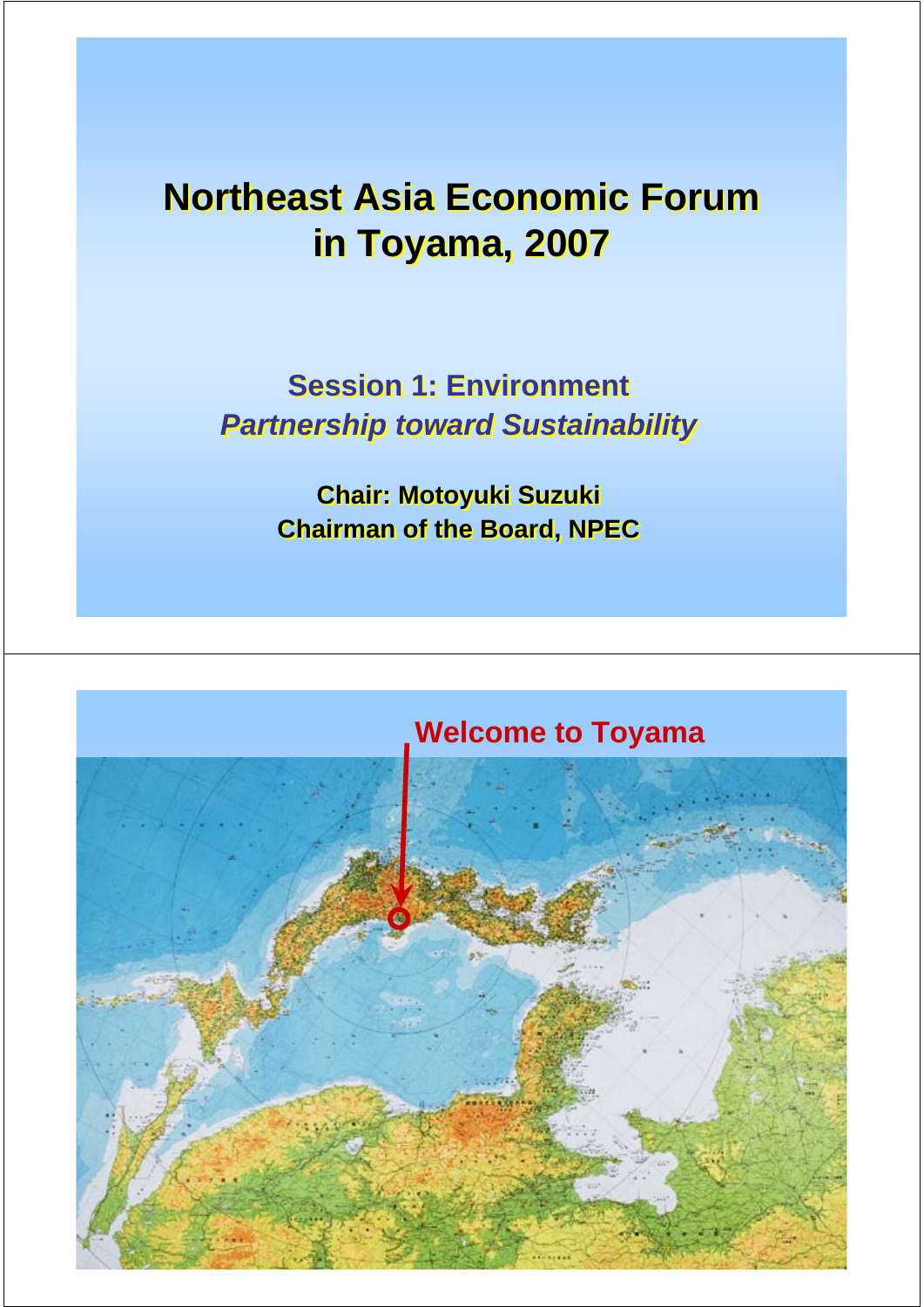# **Session 1: Environment Session 1: Environment**

- **Professor Ryo Fujikura, Hosei Univ. Professor Ryo Fujikura, Hosei Univ.**
- **Deputy Mayor Tsutomu Kasahara, Toyama Deputy Mayor Tsutomu Kasahara, Toyama**
- **Professor Qian Yi, Tsinghua Univ., China Professor Qian Yi, Tsinghua Univ., China**
- **Dr. Heung-Jin Choi, Ministry of Env., Korea Dr. Heung-Jin Choi, Ministry of Env., Korea** *Break Break*
- **Comments Comments**
	- **Mr. Hiroshi Sono, Hokuriku Electricpower Co. Mr. Hiroshi Sono, Hokuriku Electricpower Co.**
	- **Ambassador Ganbold Baanjav, Mongol Ambassador Ganbold Baanjav, Mongol**
- **Discussion Discussion**

*Preparation of Conclusion Preparation of Conclusion*

### **NPEC (Northwest Pacific Region NPEC (Northwest Pacific Region Environmental Cooperation Center) Environmental Cooperation Center)**



- ・**Established: April, 1997** ・**Established: Established: April, 1997 April, 1997**
- ・**Missions:**  ・**Missions: Missions:**

**To contribute to the management of the marine To contribute to the management of the marine To contribute to the management of the marine environment environment environment** 

・**Co-workers:** ・**Co-workers workers:**

**United Nations Environment Programme, Toyama Prefecture, Ministry of Environment, Japan & and state/local governments in the region** United Nations Environment Programme, Toyama<br>Prefecture, Ministry of Environment, Japan & and<br>state/local governments in the region

#### ・**Targets:** ・**Targets: Targets:**

① Promotion of regional interactions/exchanges<br>among member countries in the area of environment, ② Research and development in the field of<br>environmental protection in the region,

③ Environmental capacity development especially for<br>young generations

<sup>④</sup> **Cooperation with the activities of NOWPAP (Northwestern Pacific Action Plan, one of the programmes of UNEP)**  $\ddot{a}$  **Cooperation with the activities of NOWPAP (Northwestern Pacific Action Plan, one of the (Northwestern Pacific Action Plan, one of the programmes programmes of UNEP) of UNEP)**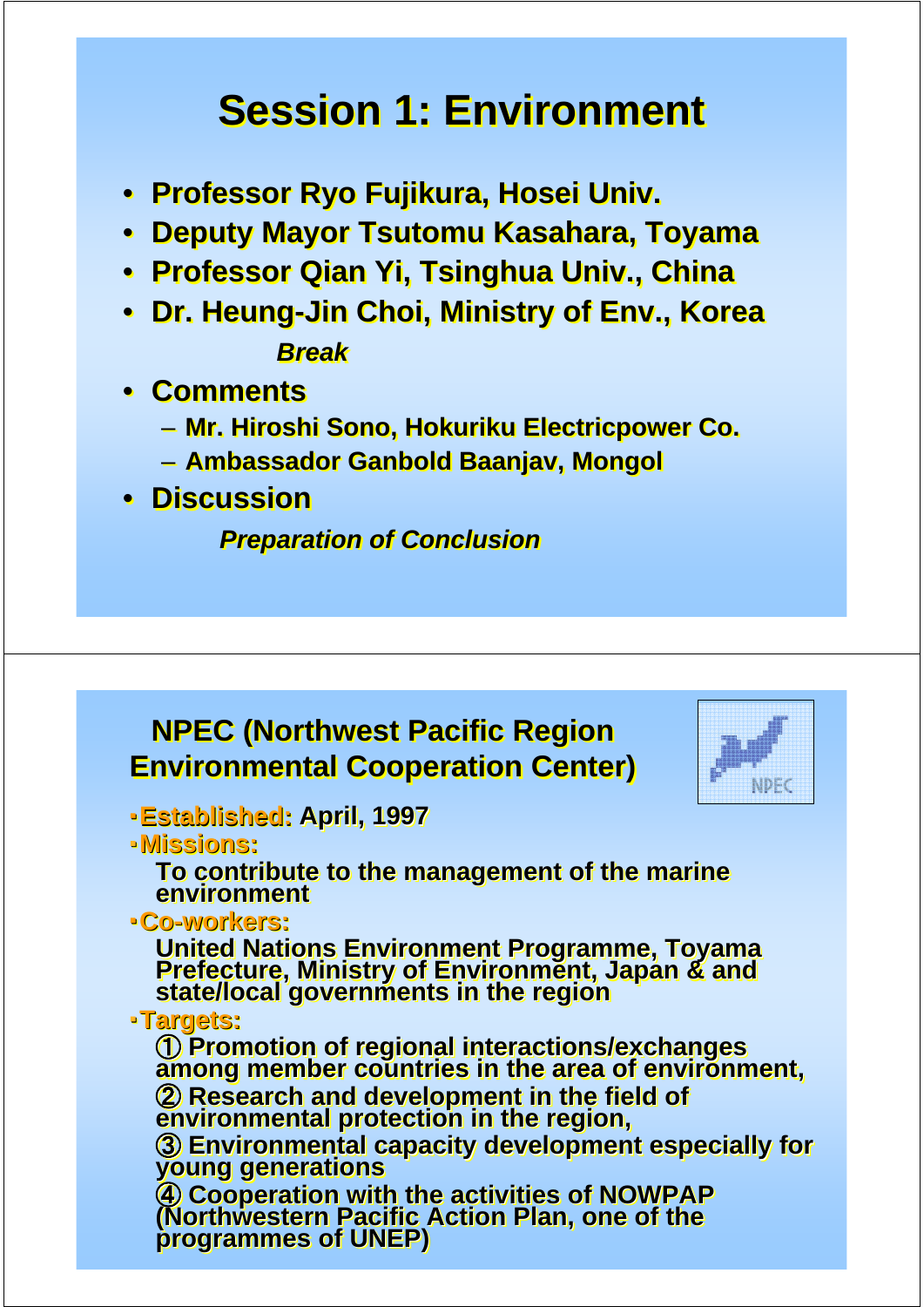



# **Training people and establishing a network Training people and establishing a network**









**Coastal environmental Coastal environmental assessment assessment** (**Red tide/HAB Red tide/HAB**)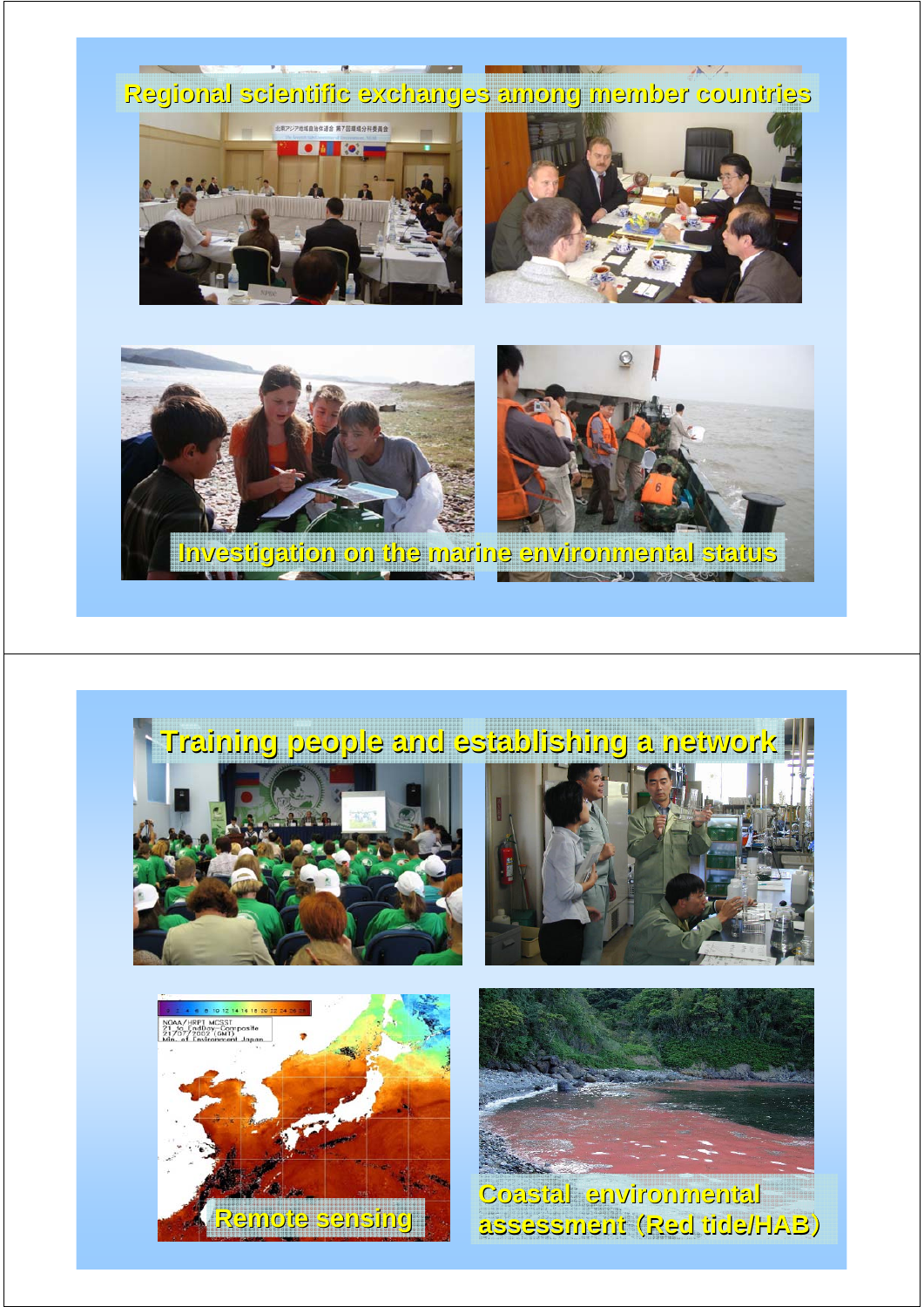# **Partnership toward Partnership toward Sustainability in Asia Sustainability in Asia**



### **Motoyuki Suzuki\* Motoyuki Suzuki\* Chairman of the Board, Northwest Chairman of the Board, Northwest Pacific Environmental Cooperation Pacific Environmental Cooperation Center (NPEC) Center (NPEC)**

**\*currently with The University of the Air (Open University), \*currently with The University of the Air (Open University), and United Nations University and United Nations University**

### **Size of Economy, Comparison Size of Economy, Comparison**

- **World Economy Size in terms of GDP World Economy Size in terms of GDP**
	- **ca 36 trillion USD or ca 55 trillion International ca 36 trillion USD or ca 55 trillion International dollar. dollar.**
- **Regional GDP at 2005 (2000, International Regional GDP at 2005 (2000, International dollar) dollar)**
	- **Northeast 3 countries: 12 trillion \$ 22% Northeast 3 countries: 12 trillion \$ 22%** – **NAFTA: 13 trillion \$ 24%** – **NAFTA: 13 trillion \$ 24%** – **EU15: 10 trillion \$ 19%** – **EU15: 10 trillion \$ 19%**
- **ASEAN + 3 > NAFTA: Huge Economic Unit ASEAN + 3 > NAFTA: Huge Economic Unit**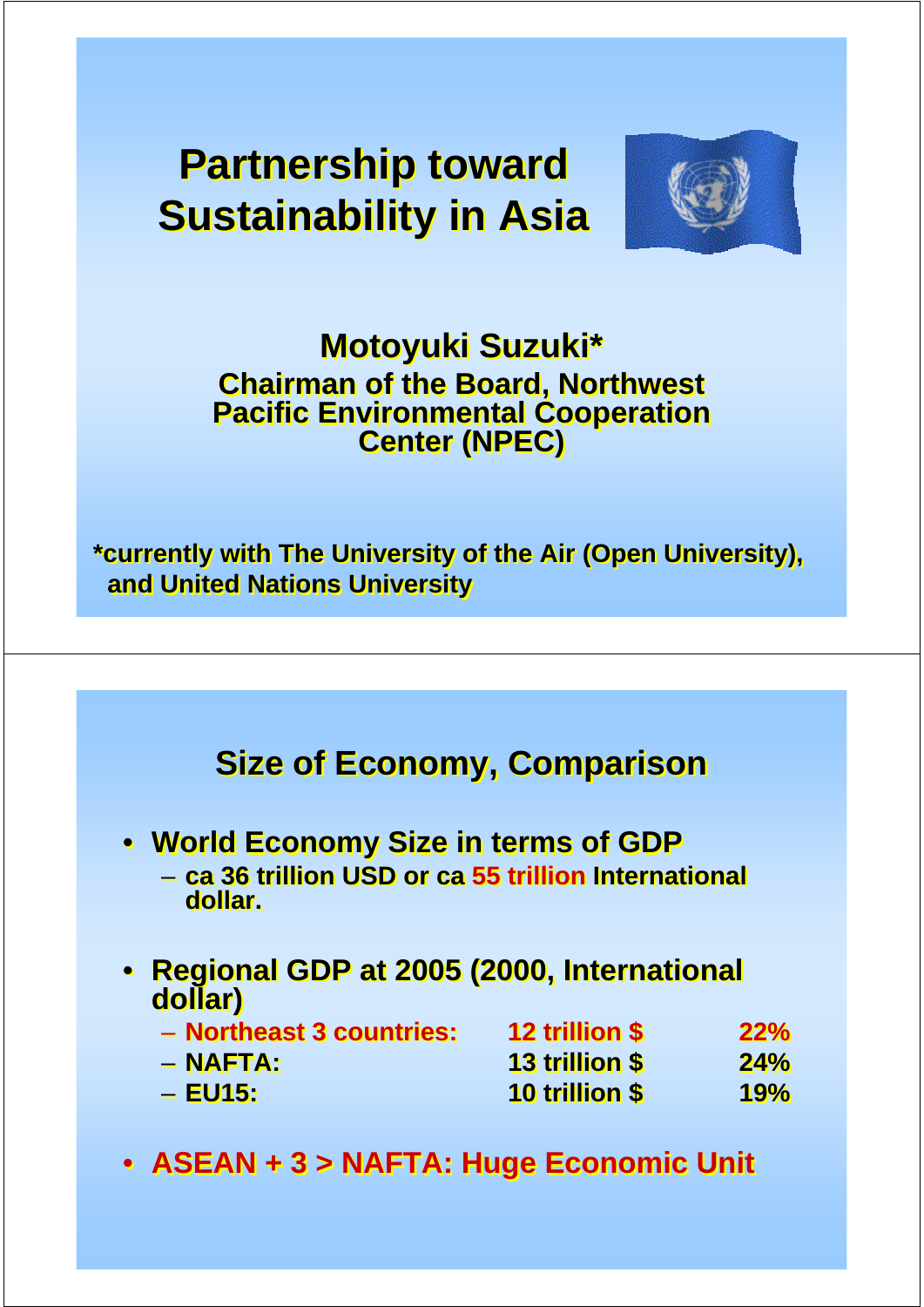#### **Compressed Patterns of Development in Asia Compressed Patterns of Development in Asia**

- **World-top economic growth rate World-top economic growth rate** 
	- **1960s-70s: Japan 1960s-70s: Japan**
	- **1970s-80s: Korea and Taiwan 1970s-80s: Korea and Taiwan**
	- **Late80s to 90s: Thailand, Malaysia, Indonesia and Late80s to 90s: Thailand, Malaysia, Indonesia and later, China later, China**

#### • **Recent development patterns** • **Recent development patterns**

- **Rapid urbanization, materialization, mass- Rapid urbanization, materialization, massconsumption, high energy consumption, etc.**
- **Combination of Combination of**
	- **Industrial pollution, urban disorderness, and rural Industrial pollution, urban disorderness, and rural degradation degradation**
	- **Traditional culture and modern lifestyle Traditional culture and modern lifestyle**
	- **Domestic problems and global/international constraints Domestic problems and global/international constraints**

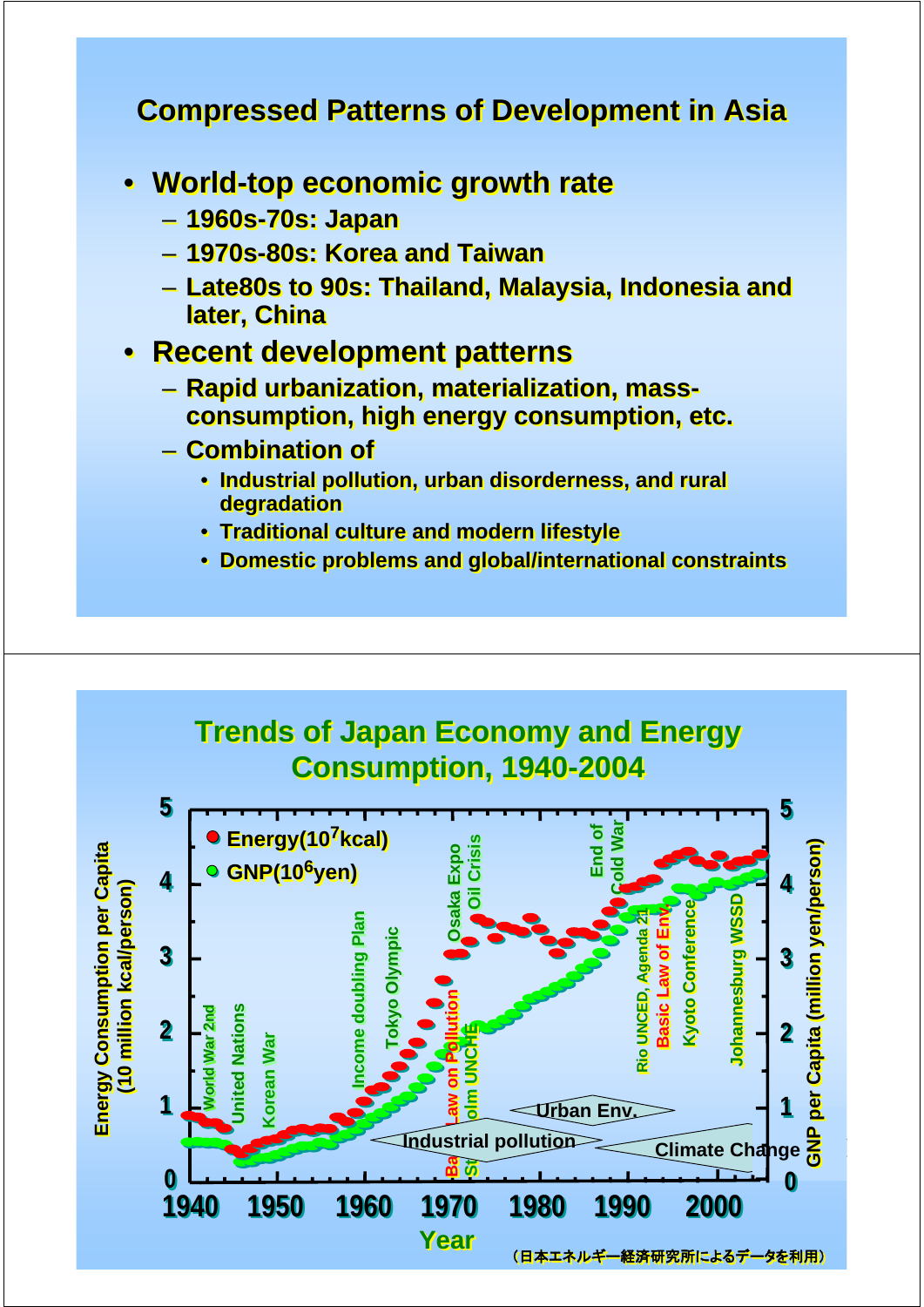

### **Environmental Issues in Asian Region Environmental Issues in Asian Region**

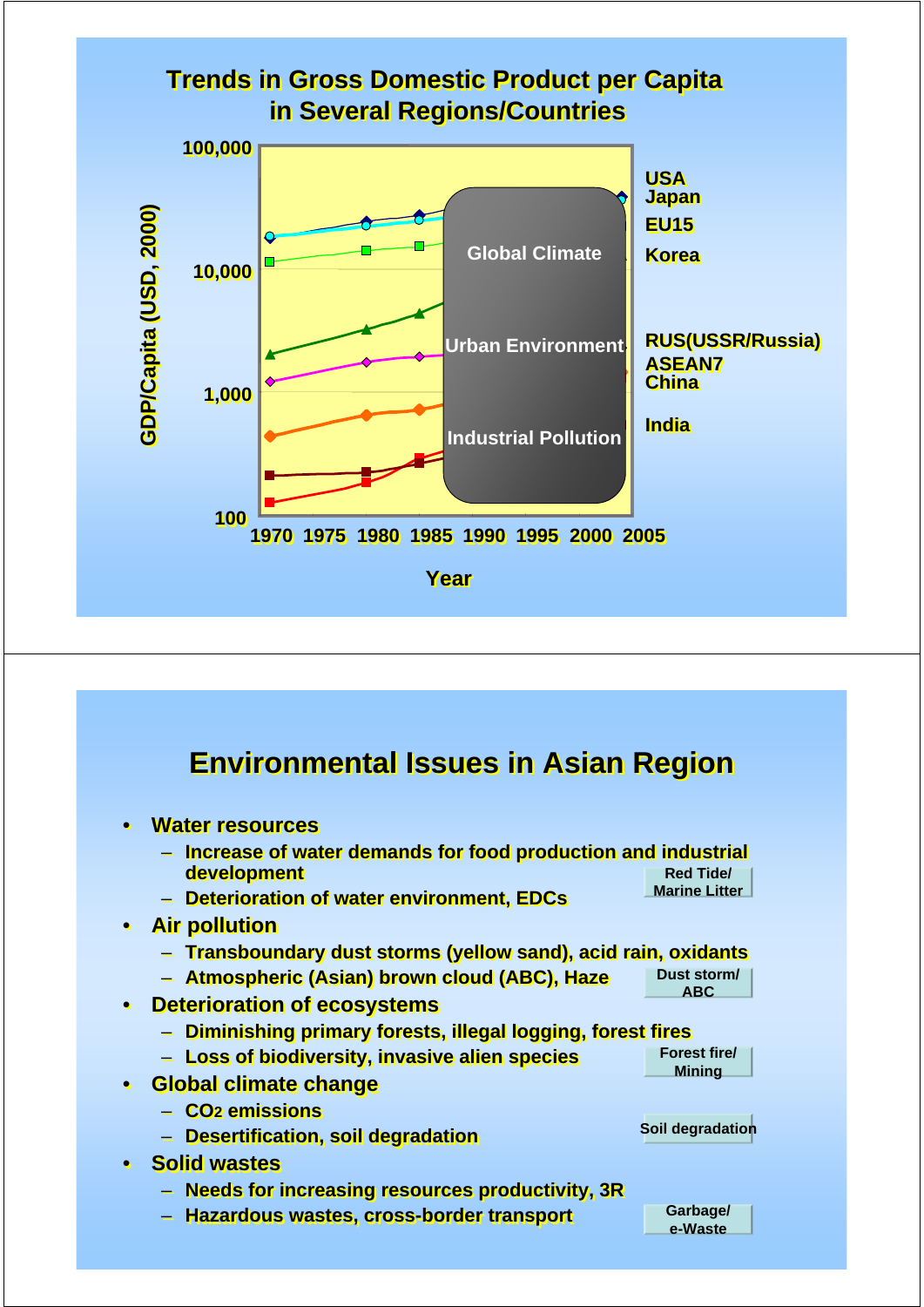### **Topics to share within Asia Topics to share within Asia**

- **Environmental Commons Environmental Commons**
	- **Increasing interactions and interdependency through Increasing interactions and interdependency through trades/economic activities among countries within the region trades/economic activities among countries within the region**
	- **Countries with common climatological/cultural conditions, i.e., Countries with common climatological/cultural conditions, i.e., strong effect of monsoon, rice cultures strong effect of monsoon, rice cultures**
	- **Environmental resources/services to be shared within the area Environmental resources/services to be shared within the area**
- **Human/social development Human/social development**
	- **Enhancement of environmental governance Enhancement of environmental governance**
		- **Establishment of institutional/social systems Establishment of institutional/social systems**
		- **Enhancement of awareness for environmental degradation Enhancement of awareness for environmental degradation**
	- **Capacity development Capacity development**
		- **Training/human development, empowerment Training/human development, empowerment**
	- **Arrangement of a common information-base Arrangement of a common information-base**
		- **State of the arts in environmental problems State of the arts in environmental problems**
		- **Technology, social measures, Technology, social measures,**
- **Science and Technology for complex issues Science and Technology for complex issues**
	- **Identification of sustainability technologies for specific conditions Identification of sustainability technologies for specific conditions**
	- **Development of co-beneficial countermeasures Development of co-beneficial countermeasures**